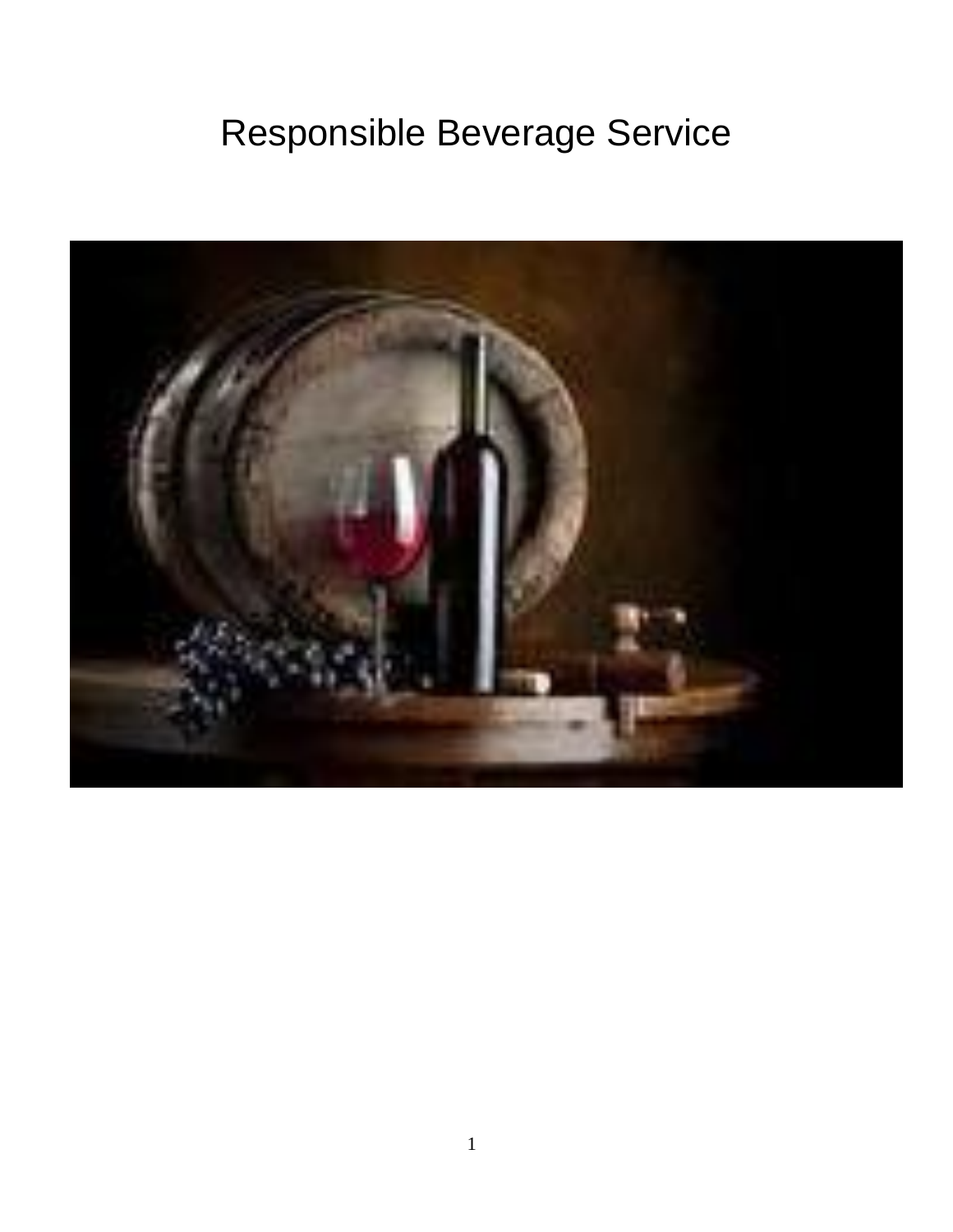# TABLE OF CONTENTS

#### **Section I: Laws and Liability**

- Understand your legal responsibilities & liabilities
- \_ Understand the various City/State Laws and regulations that specifically affect your industry

## **Section II: Underage Drinking and Identifications**

- Recognize and question authenticity of identification documents
- <sup>-</sup> Recognize Fraudulent documents

## **Section III: Preventing Over-service**

- \_ Understand how alcohol affects the body
- $-$  Understand how various factors influence alcohol absorption rate
- $-$  Recognize the signs of intoxication and elevated blood alcohol levels
- \_\_ Recognize the sig<br>\_\_ Cutoff Procedure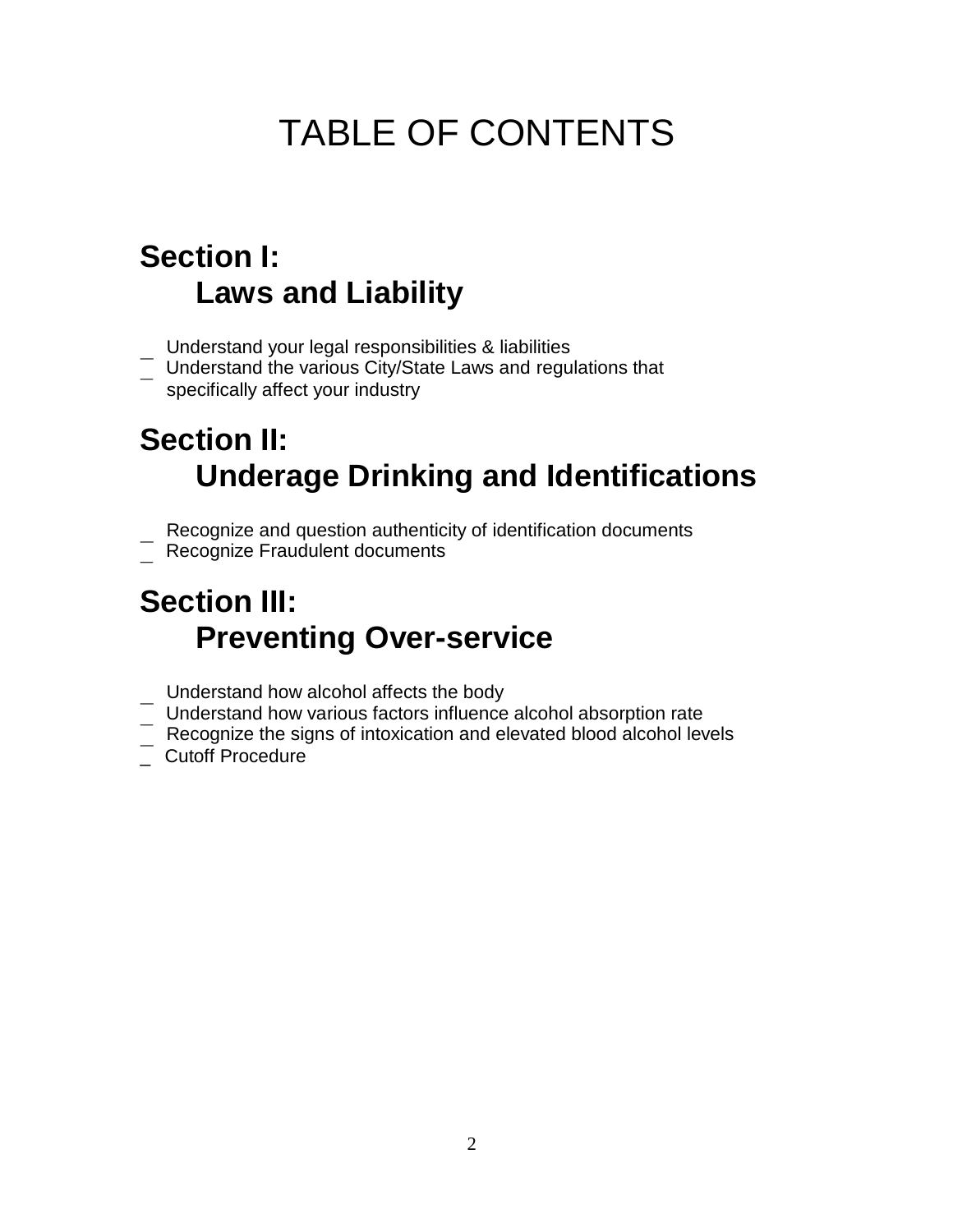## **Section I Laws and Liability**

## **Civil Liability**

Civil liability allows individuals to bring civil suits against licensees, their employees or any person who sells or serves alcohol illegally when personal injury or property damage has occurred anywhere in the state.

Compensatory damages can include damages to personal property, lost wages and medical costs.

Punitive damages are sometimes awarded to punish the offender. Between the two types, awards can range from a few hundred to several million dollars.

Civil suits are heard through a local court.

#### **Criminal Liability**

Criminal liability addresses fines and/or jail time that bartenders, servers or sellers of alcohol might face if prosecuted for illegal alcohol sales or service. Criminal liability is dealt with at a District Court level of justice. While a civil suit typically carries a monetary judgment, the result of a criminal action can often be jail time. The outcome of a criminal action is not dependent on the outcome of the civil suit for the same instance. Both cases would operate independently of each other.

#### **Avoiding a Lawsuit**

The best way to avoid any potential lawsuits surrounding alcoholic beverage service is to a) check identification to ensure your customer is of legal drinking age and b) avoid serving a customer who appears to be inebriated.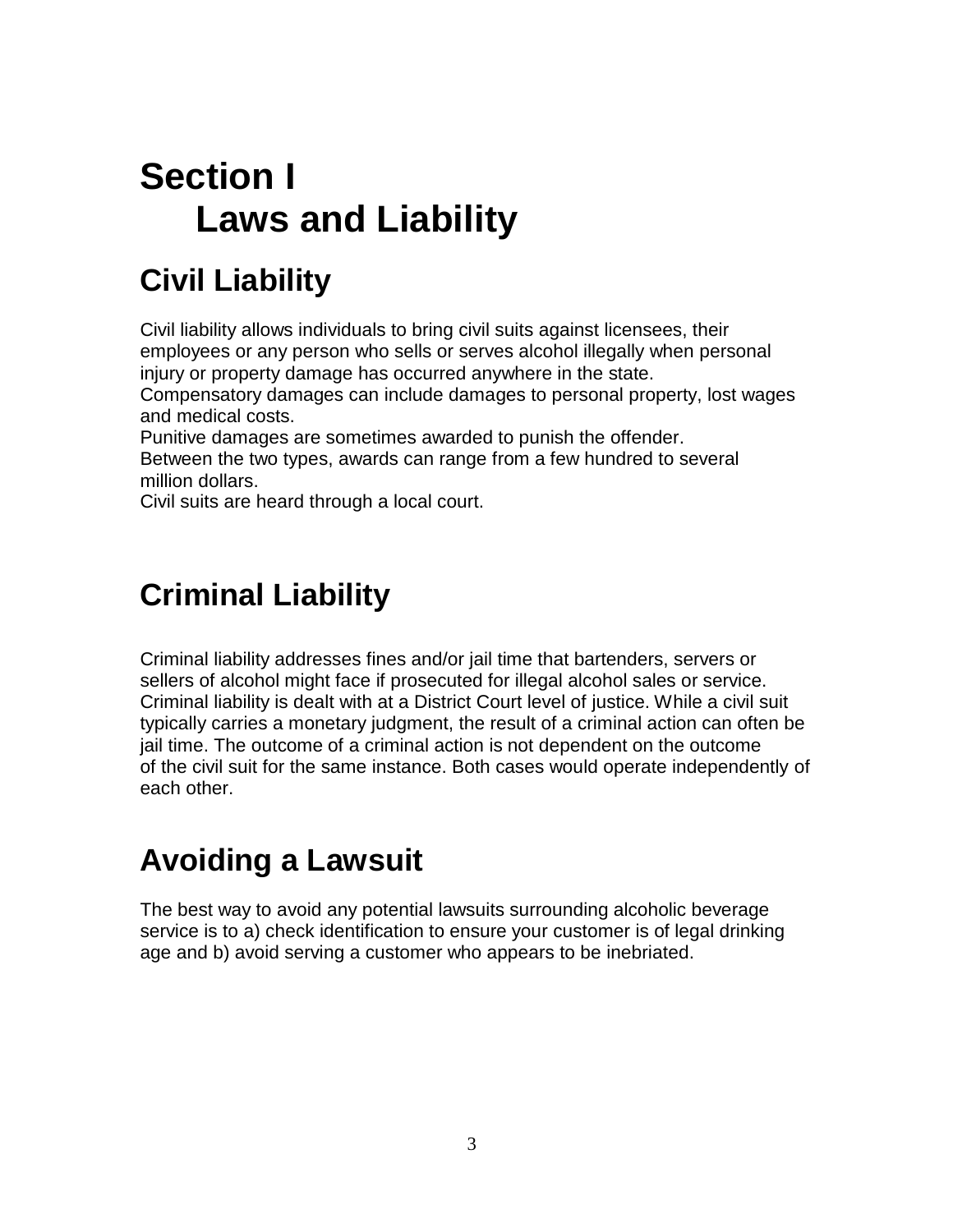## **Section II Underage Drinking and Identifications**

Underage drinking is most likely to occur at a wedding, a party or any other type of event being held at the Lodge. Be certain to check the ID of anyone that appears to be under thirty (30) years of age. Also keep an eye on the number of drinks that an individual takes away from the bar to ensure that s/he is not supplying those drinks to an underage individual. If you suspect that someone is ordering drinks for someone underage, ask security, one of the servers or another Lodge member in charge to verify where those drinks are going.

### **Acceptable Types Of Identification**

- 1. State Issued Driver's License
- 2. State Issued Identification Card
- 3. Permanent Residency Card
- 4. Military Identification Card
- 5. Passport

These are all government issued forms of identification and *will* have a date of birth and a photo of the bearer. **Remember, that if the ID is expired, it is no longer a valid ID.**

A State issued Drivers License or ID Card will generally contain a Hologram. Each State's hologram is different.

Hold the presented ID in your hand. Look for any breaks or tears in the laminate, which could be an indication of tampering. Specifically check the photograph; there will be no red-eye in an official photograph and the area of the photograph should not be raised, which would be an indication of tampering as well.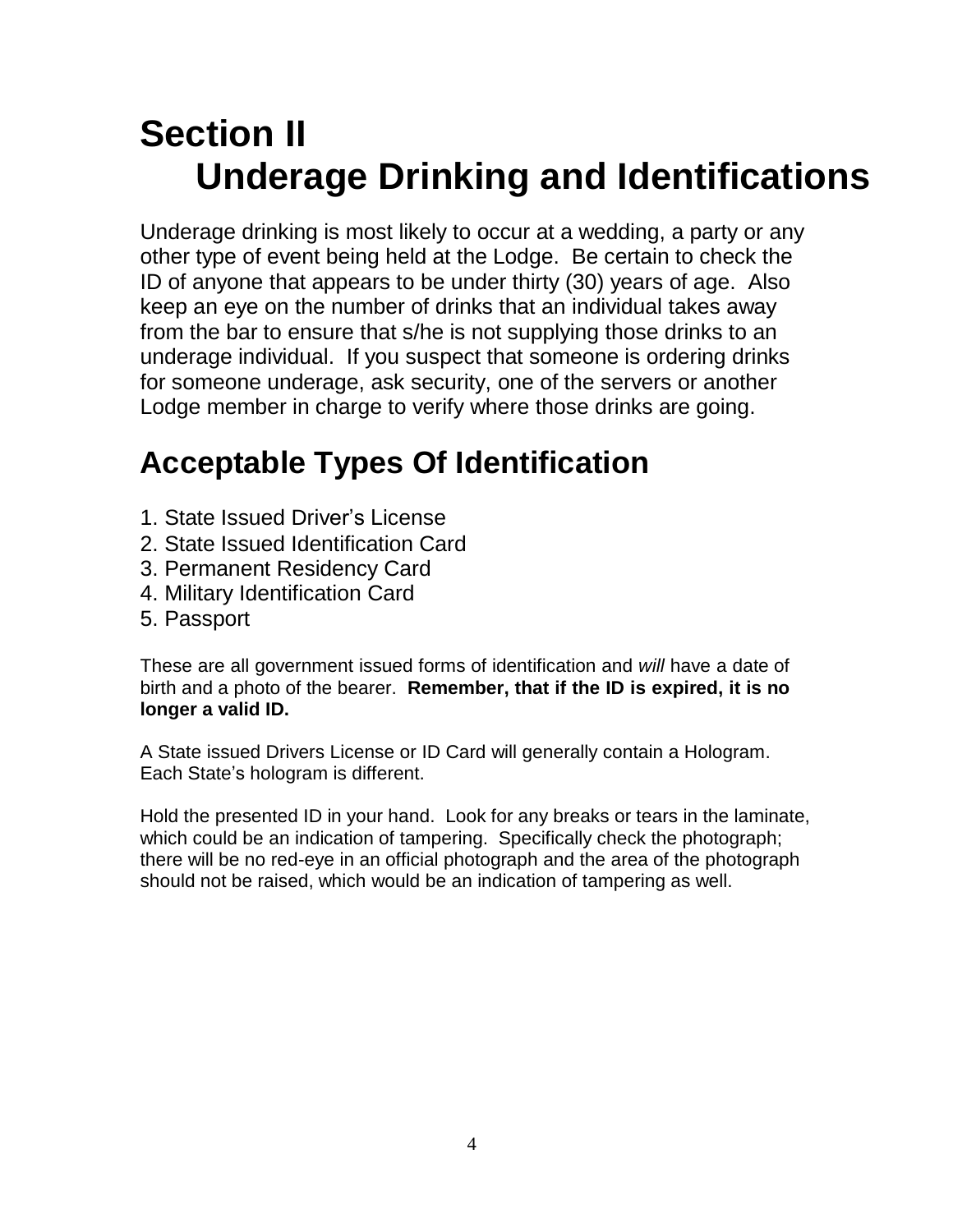# **Section III Preventing Over-service**

## **Blood Alcohol Concentration**

A person's BAC (blood alcohol concentration) increases with each alcoholic beverage consumed in a fixed amount of time. It is important to remember that regardless of a person's disposition, *time* **is the only thing that will sober a person**.

Blood alcohol concentration is measured in 1/1000 (one drop of alcohol per 1000 drops of blood), by either breath testing, urine testing or blood testing. Of the three types of testing, blood testing is the most accurate. Most states regard a BAC of 0.08 percent or higher makes an individual legally intoxicated.

**12 OZ. BEER** All have **12 OZ. WINE COOLER approximately the same 5 OZ. GLASS WINE effect on the body and BAC 1 1/2 OZ. 80 PROOF LIQUOR 1 OZ. 100 PROOF LIQUOR**



#### **Alcohol Impairment Chart**

| <b>Per Hour</b>       | <b>Male</b>   | <b>Female</b> |
|-----------------------|---------------|---------------|
|                       | <b>200 LB</b> | <b>120 LB</b> |
| 1 <sup>st</sup> DRINK | 0.02          | 0.04          |
| 2 <sup>nd</sup> DRINK | 0.04          | 0.08          |
| 3rd DRINK             | 0.06          | 0.11          |
| 4 <sup>th</sup> DRINK | 0.08          | 0.15          |
| 5 <sup>th</sup> DRINK | 0.09          | 0.19          |
| 6 <sup>th</sup> DRINK | 0.11          | 0.23          |
| 7 <sup>th</sup> DRINK | 0.13          | 0.27          |
| 8 <sup>th</sup> DRINK | 0.15          | 0.30          |
| 9th DRINK             | 0.17          | 0.34          |
|                       |               |               |

\*Subtract .01% for each 40 minutes of drinking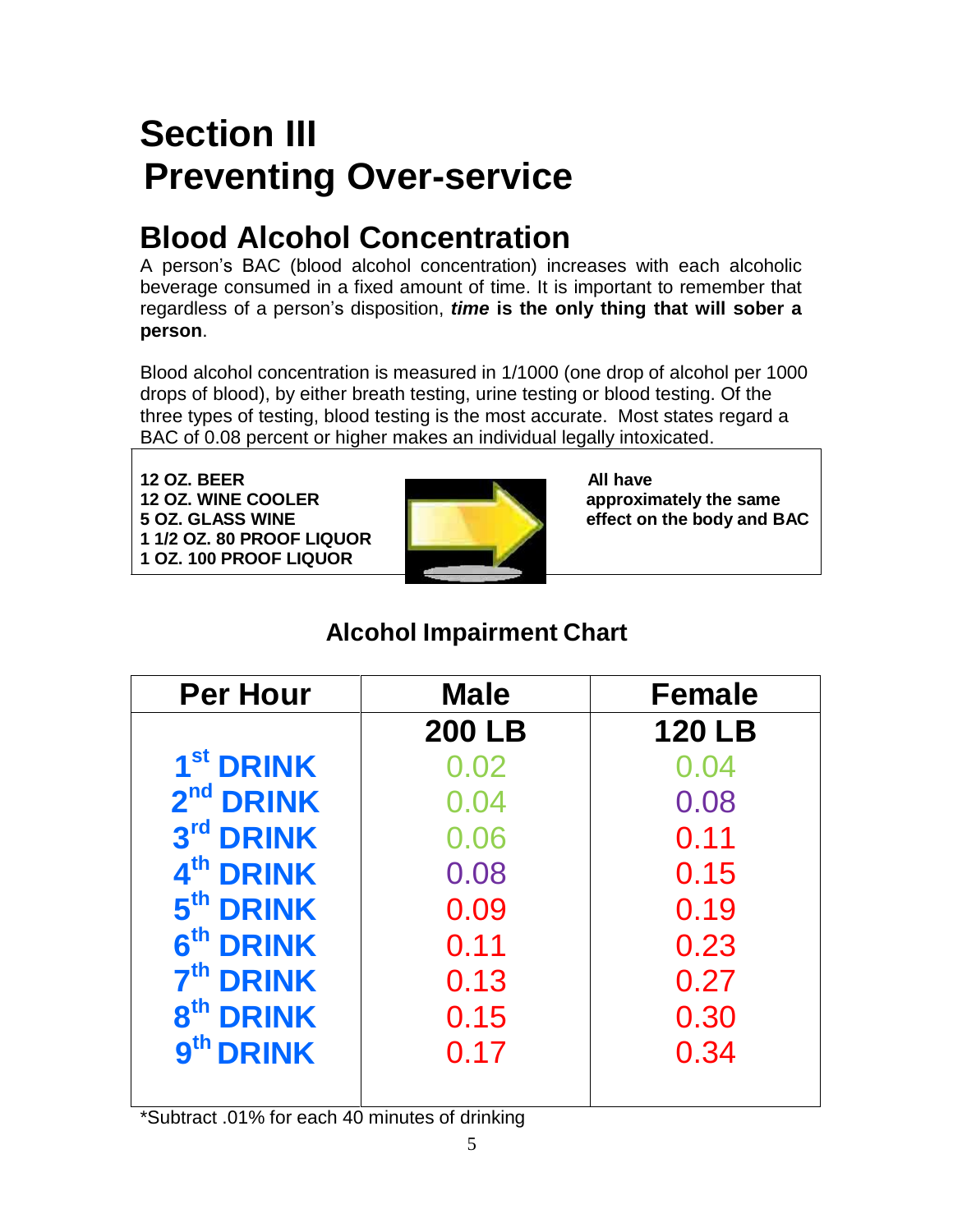### **Absorption**

After drinking any alcoholic beverage, approximately 20 percent is absorbed directly through the stomach wall into the bloodstream. The remaining 80 percent enters the bloodstream *very* rapidly once it reaches the small intestine. Alcohol requires NO digestion. Food in the stomach slows alcohol's progress into the bloodstream. Liquids only *dilute* the alcohol; they do not slow the progress of absorption.

### **Absorption Rate Factors**

The rate a person absorbs alcohol into the bloodstream depends on several factors. There is no exact formula for determining a person's BAC other than blood tests. You may, however, make a responsible decision on how much alcohol to serve to an individual based on these variables:

**GENDER:** Women tend to be smaller with higher body fat ratios, hormones, and enzyme dehydrogena.

**SIZE:** A small person will reach a higher BAC faster than a large person.

**FOOD CONSUMED:** Food in the stomach slows the progress of alcohol into the bloodstream.

**CONSUMPTION RATE:** Fast consumption increases the amount of alcohol circulating in the bloodstream waiting to be processed by the liver.

**DRINK CONCENTRATION:** Mixers dilute and slow the absorption rate. Carbonation speeds up the absorption by paralyzing the pyloric valve, allowing alcohol to reach the small intestine faster.

**TOLERANCE:** Drinking experience gives a person the ability to mask signs of a high BAC. Behavior is controlled. Conversely, an inexperienced drinker may not be able to control behavior at all.

**MOOD/ HEALTH:** Illness, stress, exhaustion can all accelerate the effects of alcohol.

**DRUGS:** Alcohol can counteract or enhance the effects of other drugs. Combined, the results are unpredictable and dangerous.

Facts are based on findings from Century Council and Board of Trustees of the University of Illinois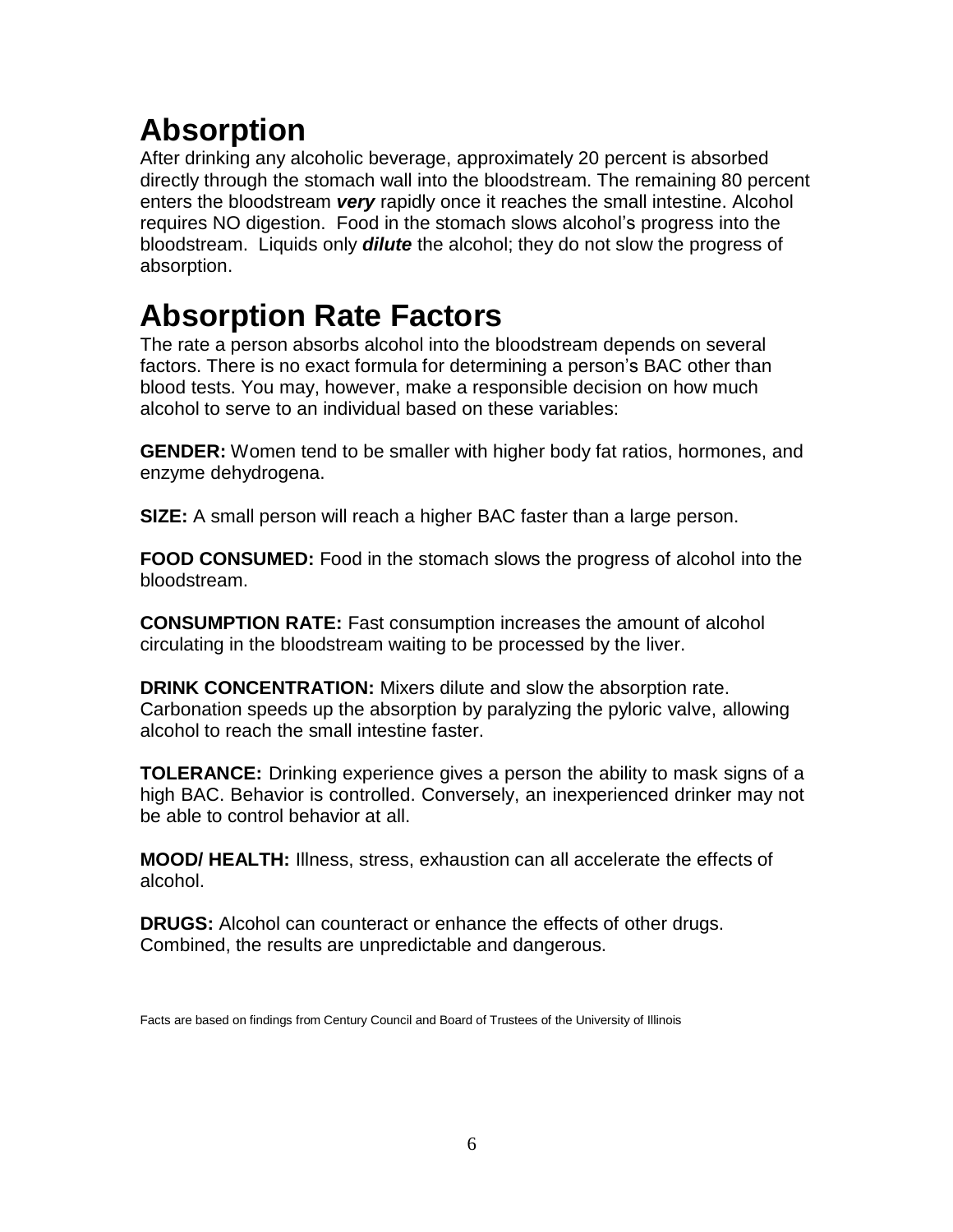### **The Brain**

When alcohol reaches the brain, the frontal lobe is affected first. The frontal lobe controls reasoning and judgment. The alcohol numbs the frontal lobe creating a sense of *euphoria*. When alcohol is consumed, caution, common sense, reasoning and inhibitions are diminished. You might notice a person becoming talkative, louder, and less inhibited after consuming alcohol.

As the alcohol affects the mid-section of the brain, muscular control, coordination and small motor skills are diminished. You might notice someone having difficulty making change or picking up small objects. Doing simple tasks becomes a challenge. The individual believes that he/she is functioning normally.

The hind section of the brain controls bodily functions like respiration and heart rate. Once this area has been affected by alcohol, the individual will experience a sense of *dysphoria*. You might notice this person becoming restless, aggressive, anxious or violent. This is caused by an actual *overdose* of the drug alcohol.

- Even one alcoholic beverage affects judgment and reasoning.
- Alcohol is a depressant.
- Alcohol use kills brain cells. Excessive, long-term use can cause permanent personality changes and memory loss.

### **The Liver**

A healthy liver can eliminate about 1 ounce of alcohol per hour. Approximately 90 percent of the alcohol consumed will be eliminated through the liver. The other 10 percent is eliminated through breathing, sweating and other bodily functions. The liver metabolizes alcohol into sugars. This process requires an enzyme known as alcohol dehydrogenase.

Unprocessed alcohol continues to circulate in the bloodstream until the liver can process it. Cirrhosis of the liver may occur when liver cells die due to long term alcohol consumption. If treated in early stages, the liver has the ability to regenerate itself.

BAC decreases at a rate of 0.015 percent per hour. If four oz. were consumed in one hour, it will take four hours for the body to eliminate that alcohol.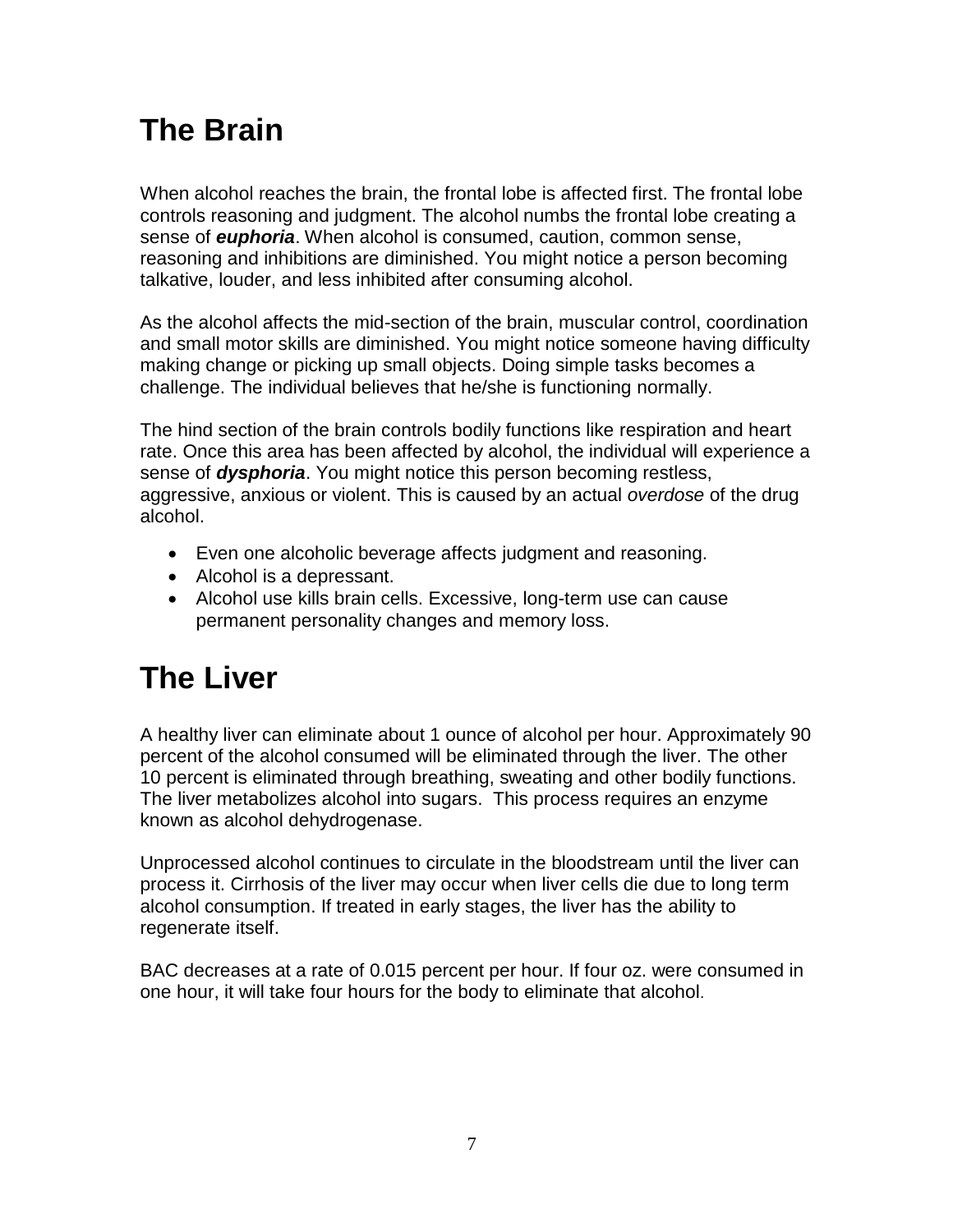### **Rationalizing Drinking**

Serving drinks in large containers may encourage customers to drink more, counting drinks rather than actual alcohol content. For instance, a large beer may be 22 ounces rather than standard 12 ounces. Use caution when selling multi-liquor drinks such as Long Island iced teas. These may contain four to five ounces of alcohol. Limiting these drinks to one per individual per visit is a good policy to reduce over-consumption.

While most "standard" size drinks contain about one ounce of alcohol, keep in mind that not all beers and wines are created equally. Beers may vary from two and one half percent to eight percent alcohol. Some imported beers and ales contain as much as 14 percent alcohol. Red wines generally contain 13-14 percent while white wines contain 11-12 percent alcohol.

### **Recognizing Intoxication**

No one expects you to know the BAC of someone simply by looking at them. However, the law prohibits selling or serving alcoholic beverages to "to an habitual drunkard or an intoxicated person." Continuing to serve an individual who appears to be intoxicated creates a liability, both criminally and civilly,

Intoxication means being under the influence of alcohol and/or other drugs which significantly impairs ability to function. Teamwork and communication is critical to keep the entire staff informed of patrons who require intervention.

Each patron needs to be observed at the time of their arrival for evidence of sobriety. If they are already intoxicated or approaching intoxication, you have the right and the duty to refuse service.

Be aware of the number of drinks a patron has consumed and continue to observe him/her of evidence of intoxication. In the event of a shift change, communicate the status of the patrons to the relieving server.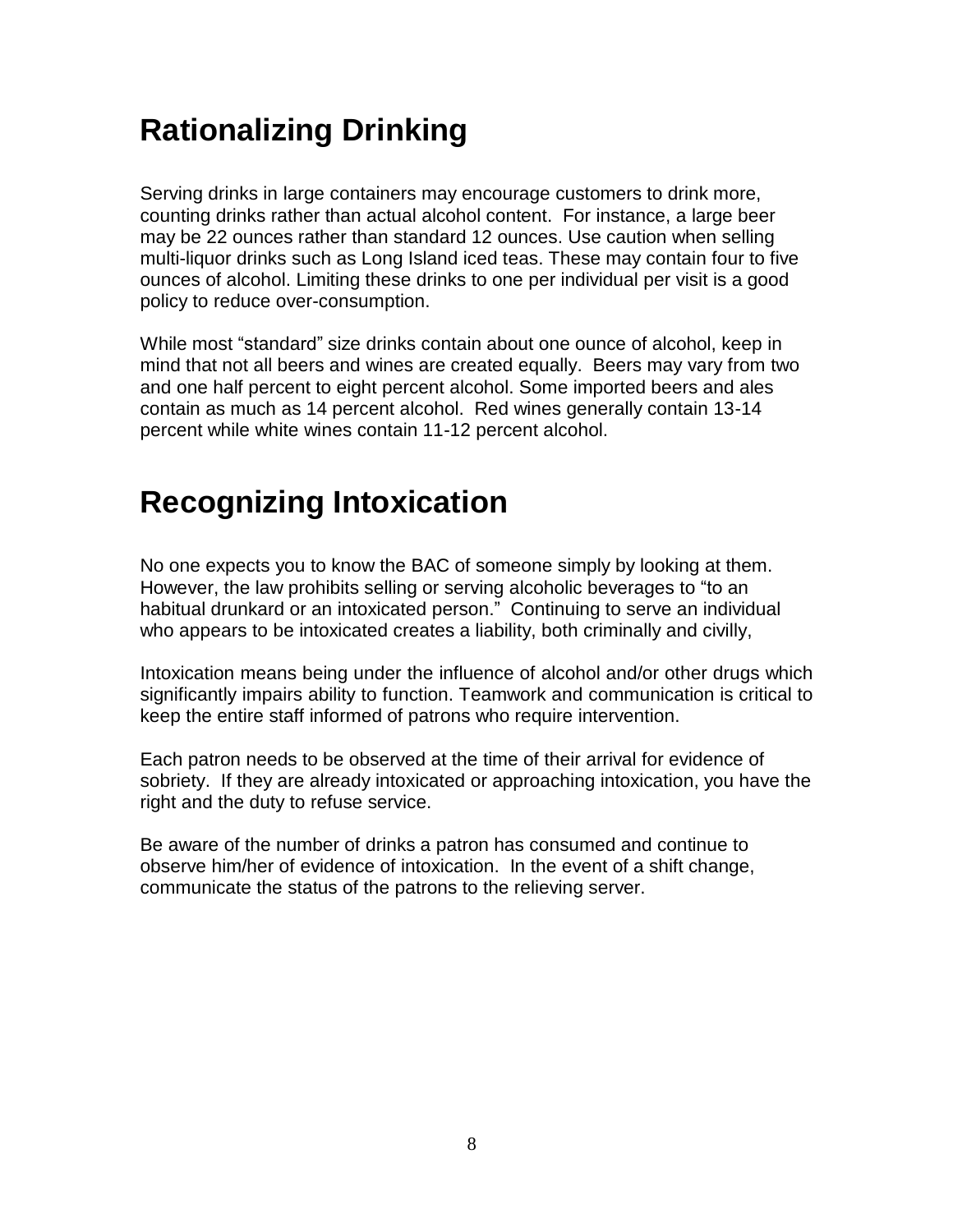#### **Common signs of intoxication**

#### **Alcohol generally affects the body in the following sequence:**

#### **First Stage – Lowered Inhibitions**

- Being overly friendly **•** Speaking Loudly
- Annoying other customers Acting bold
- Switching from quiet to loud or loud to quiet

#### **Second Stage – Judgment**

- 
- Unjustified complaints about service Being belligerent
- Making irrational statements Changing purchase behavior
- Trying to buy items for you or others Being careless with money

#### **Third Stage – Reactions**

- Bloodshot or glassy eyes Losing train of thought
- 

#### **Fourth Stage – Coordination**

- Unable to pick up change Stumbling<br>• Dropping things Unable to
- 
- Unable to find pocket for change Bumping into things
- Swaying, falling **•** Drowsy
- 
- 
- Argumentative Using foul language
	-
	-
	-
	-
- Slurred speech Unable to light cigarette
	-
	- Unable to walk straight
	-
	-